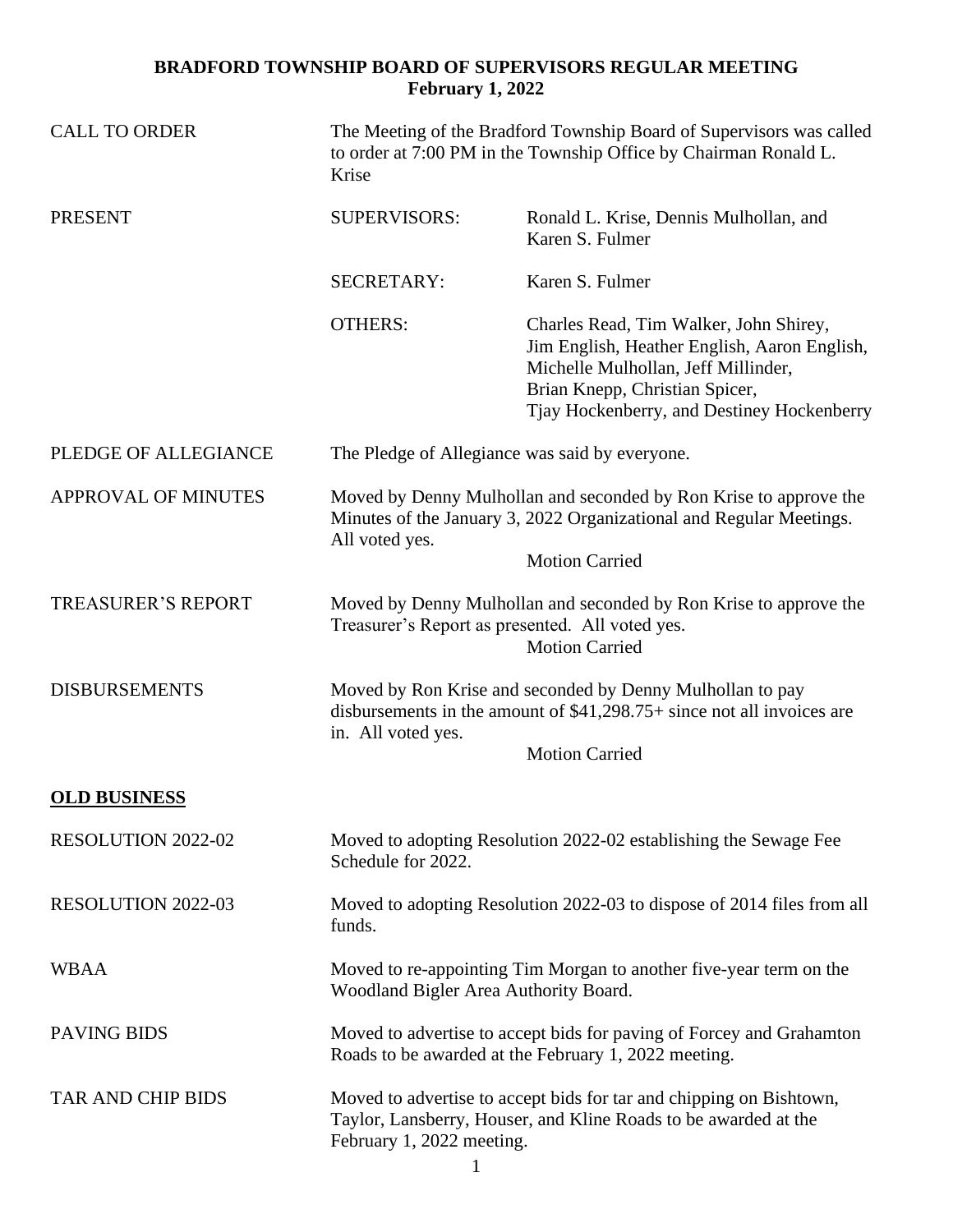## **BRADFORD TOWNSHIP BOARD OF SUPERVISORS REGULAR MEETING February 1, 2022**

| <b>GRAHAMTON ROAD</b>                             | Moved to hire GeoTech for engineering on Grahamton Road culvert<br>project.                                                                                                                                                                                                                                                                                                           |                                                              |  |
|---------------------------------------------------|---------------------------------------------------------------------------------------------------------------------------------------------------------------------------------------------------------------------------------------------------------------------------------------------------------------------------------------------------------------------------------------|--------------------------------------------------------------|--|
| <b>AUDITORS</b>                                   | Moved to pay the auditors \$50.00 meeting pay for Organizational<br>Meeting.                                                                                                                                                                                                                                                                                                          |                                                              |  |
| <b>AUDITORS</b>                                   | The Bradford Township auditors met Tuesday, January 4, 2022 at<br>6:00 PM at the township office.                                                                                                                                                                                                                                                                                     |                                                              |  |
| <b>STANDING COMMITTEES</b>                        |                                                                                                                                                                                                                                                                                                                                                                                       |                                                              |  |
| <b>HIGHWAY SAFETY</b><br><b>COMMISSION</b>        | Supervisor Denny Mulhollan said the road crew has been doing a lot<br>of plowing and salting. They have trimmed trees and been having a lot<br>of meetings on different projects, they are working on. He said we<br>received the grant for Hoopup Road from Clearfield County<br>Conservation District for drainage and tree trimming. He stated they<br>are working on other grants |                                                              |  |
| <b>EMERGENCY MANAGEMENT</b><br><b>COORDINATOR</b> | Justin Millinder, Emergency Management Coordinator, did not submit a<br>report for the month of January.                                                                                                                                                                                                                                                                              |                                                              |  |
| <b>CITIZENS INPUT</b>                             |                                                                                                                                                                                                                                                                                                                                                                                       |                                                              |  |
| <b>JOHN SHIREY</b>                                | John gave the BJW Fire Company report on 2021 calls. He said calls<br>were up 46%. He thanked the supervisors for taking care of the roads<br>after Monday night's fire.                                                                                                                                                                                                              |                                                              |  |
| <b>BRIAN KNEPP</b>                                | Brian said the fire company would be holding their celebration in June.<br>He asked about a permit for special events. They are wanting to have<br>BYO alcohol and a tug of war for pick ups and side by sides. The<br>supervisors said they would check with the insurance company.                                                                                                  |                                                              |  |
| <b>NEW BUSINESS</b>                               |                                                                                                                                                                                                                                                                                                                                                                                       |                                                              |  |
| <b>PAVING BID</b>                                 | The following bids were received for the 2022 Paving Project<br>for Forcey and Grahamton Roads:                                                                                                                                                                                                                                                                                       |                                                              |  |
|                                                   | New Enterprise Stone & Lime Co., Inc.<br>Glenn O. Hawbaker, Inc.<br>HRI, Inc.<br>Grannas Bros.                                                                                                                                                                                                                                                                                        | \$246,143.15<br>\$238,861.00<br>\$269,813.75<br>\$251,226.55 |  |
|                                                   | Moved by Ron Krise and seconded by Denny Mulhollan to award the<br>bid to Glenn O. Hawbaker, which was the lowest bidder. All voted yes.<br><b>Motion Carried</b>                                                                                                                                                                                                                     |                                                              |  |